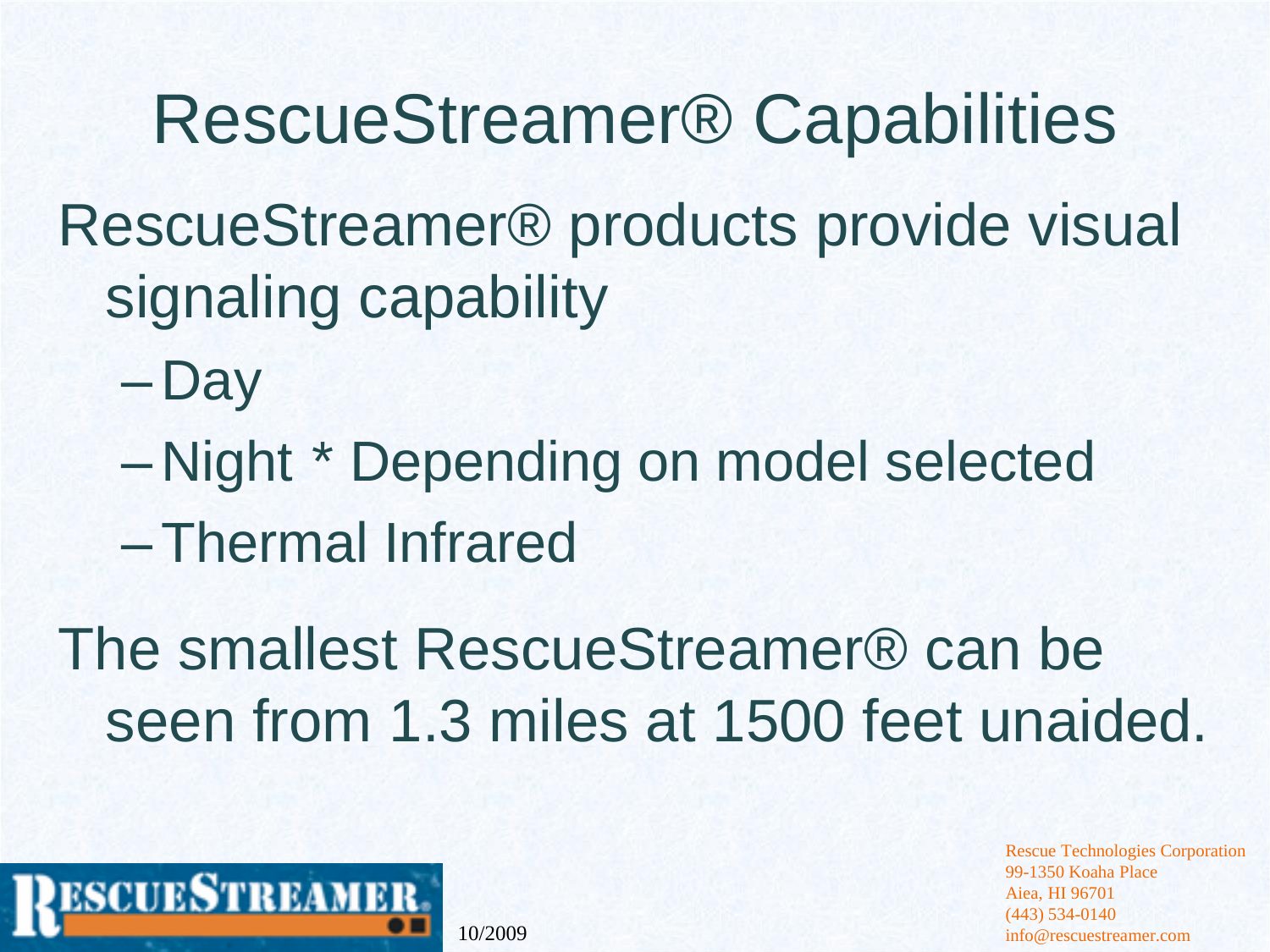

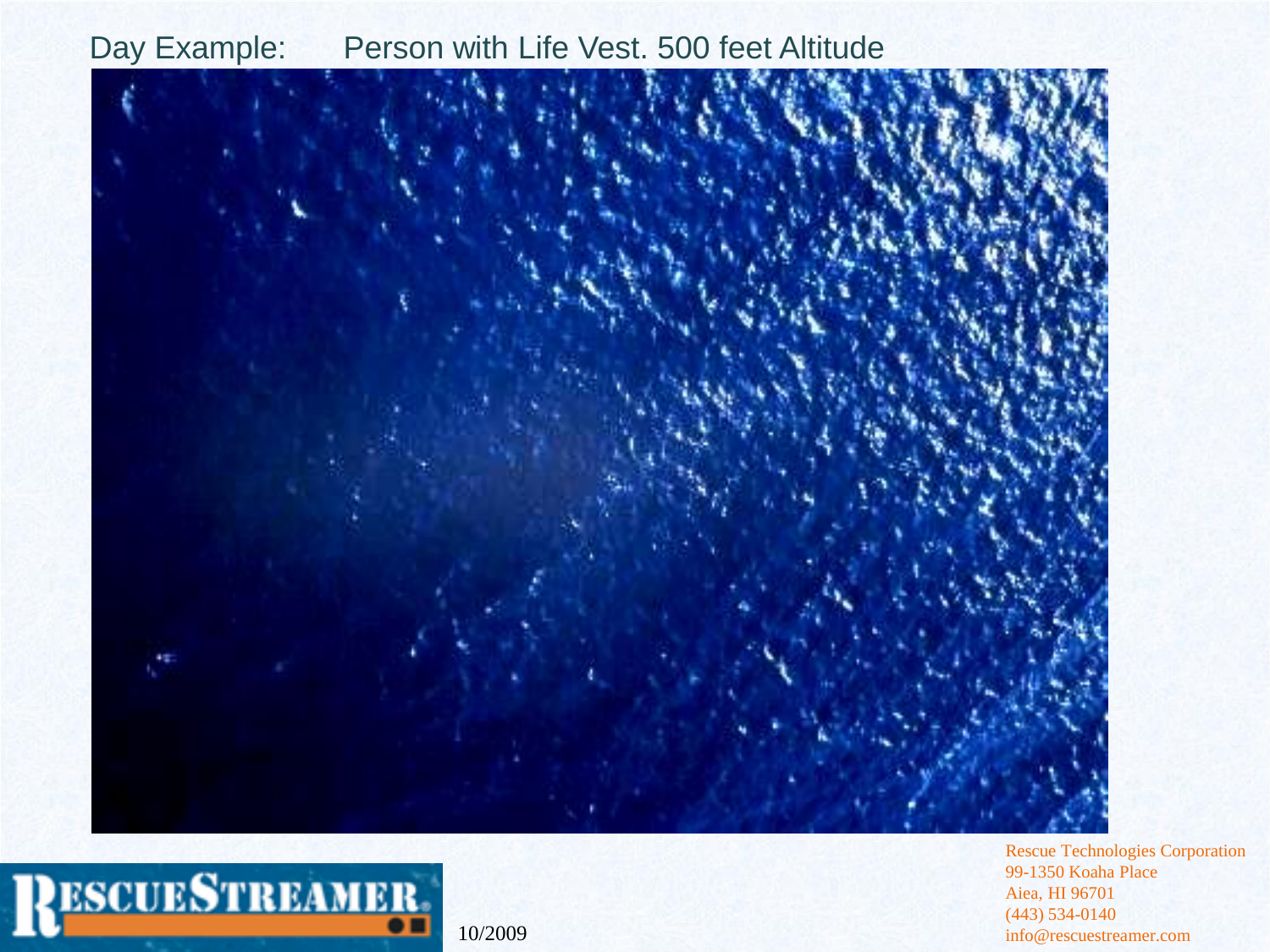Day Example: Survivor after RescueStreamer® deployment. 500 feet Altitude



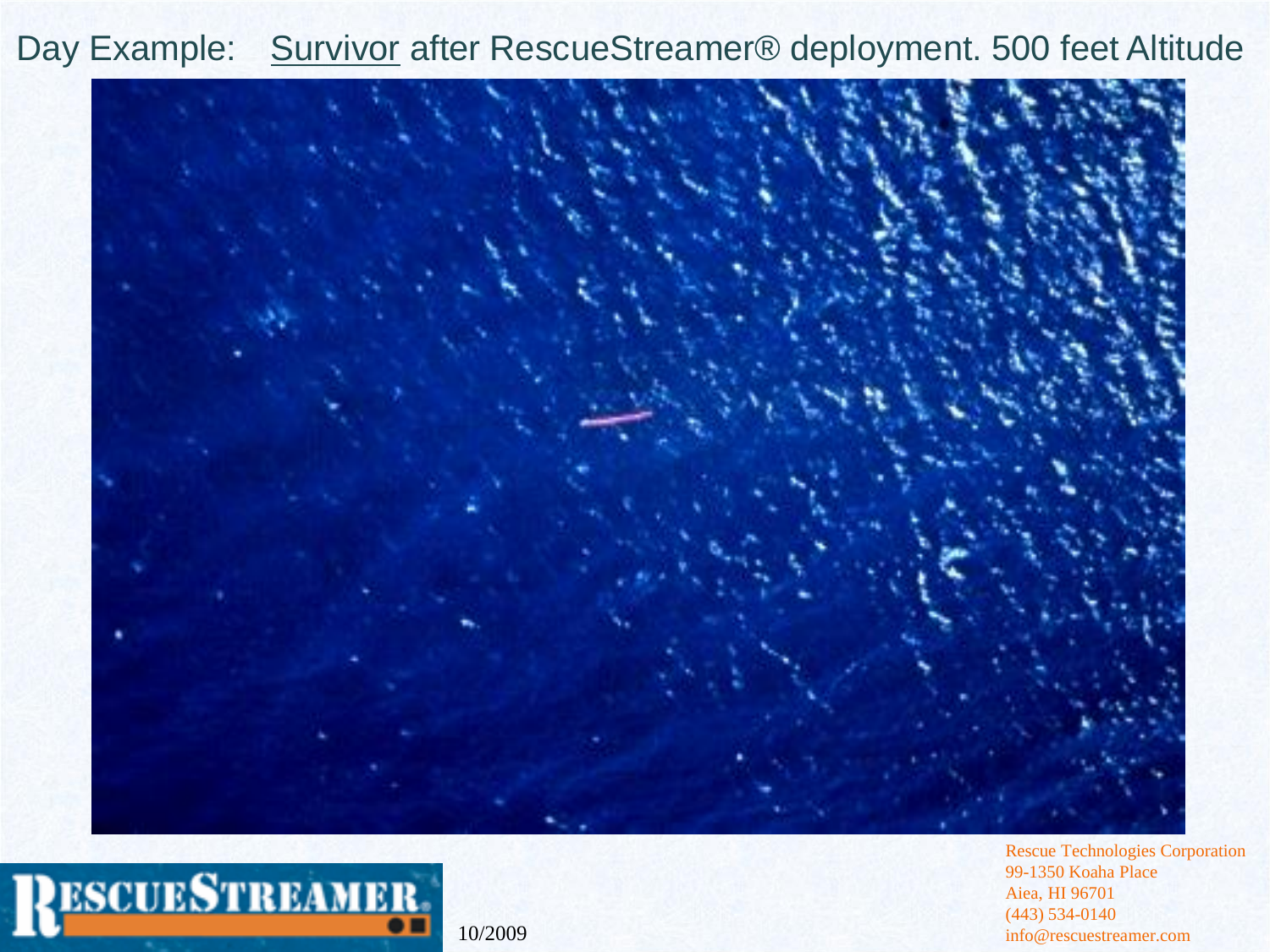

#### Thermal Infrared Capability

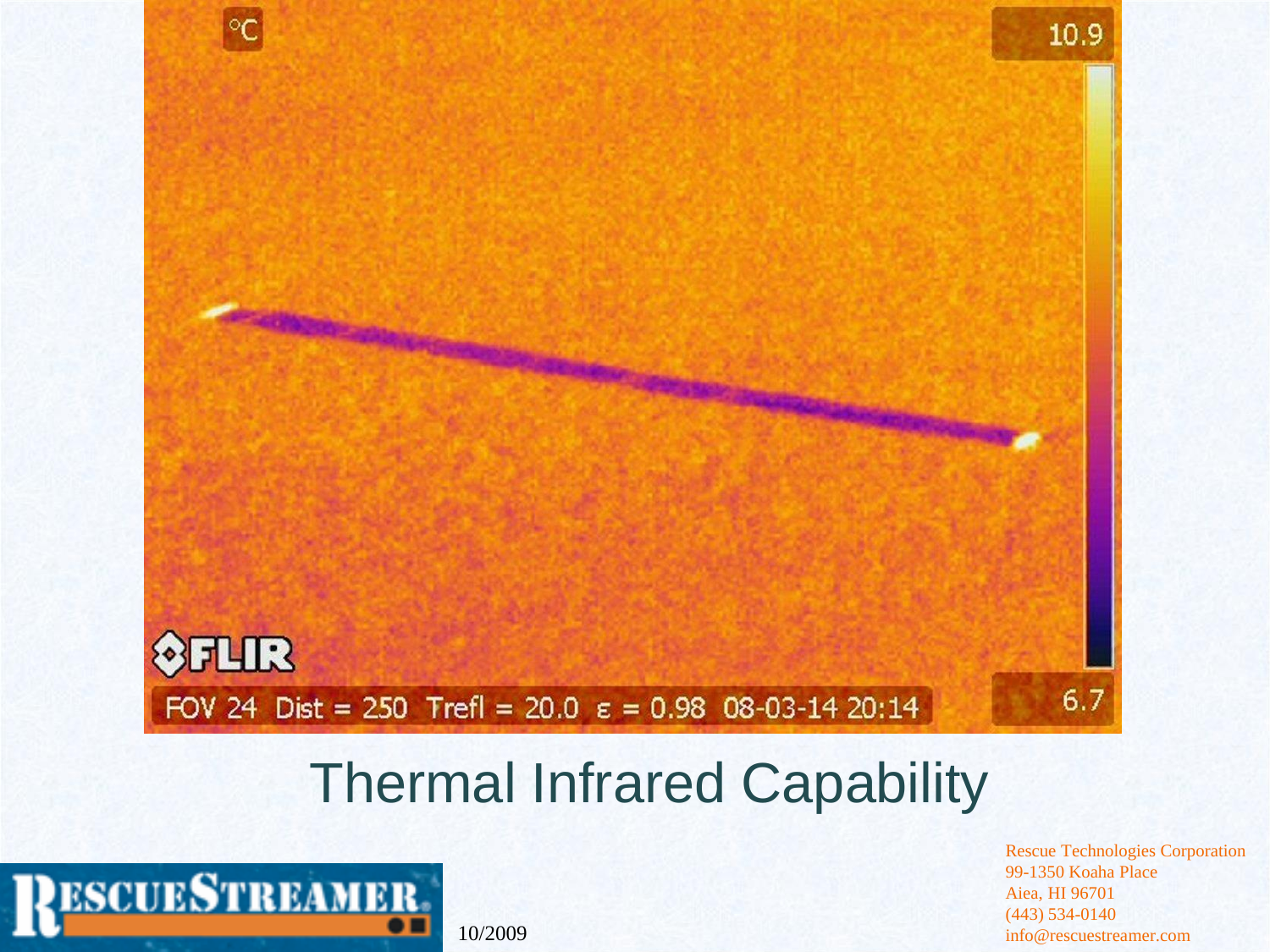

## **ESCUESTREAMER.**

#### Arctic Circle Testing by Royal Air Force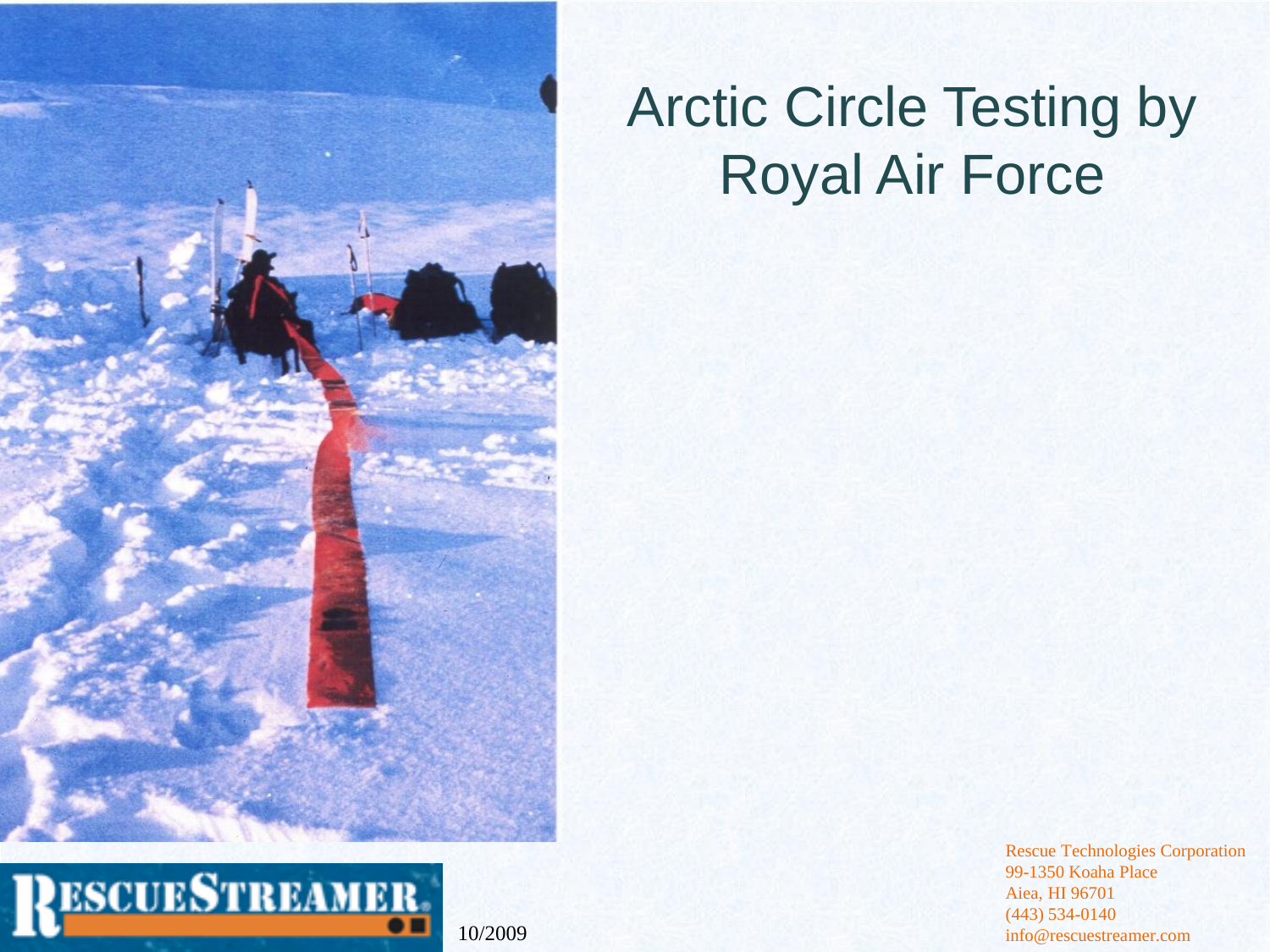## U. S. Air Force / Air Guard ACES II 2008 Ejection Seat Outfitting

Self Deploying Infrared Streamer (SDIRS) Selected



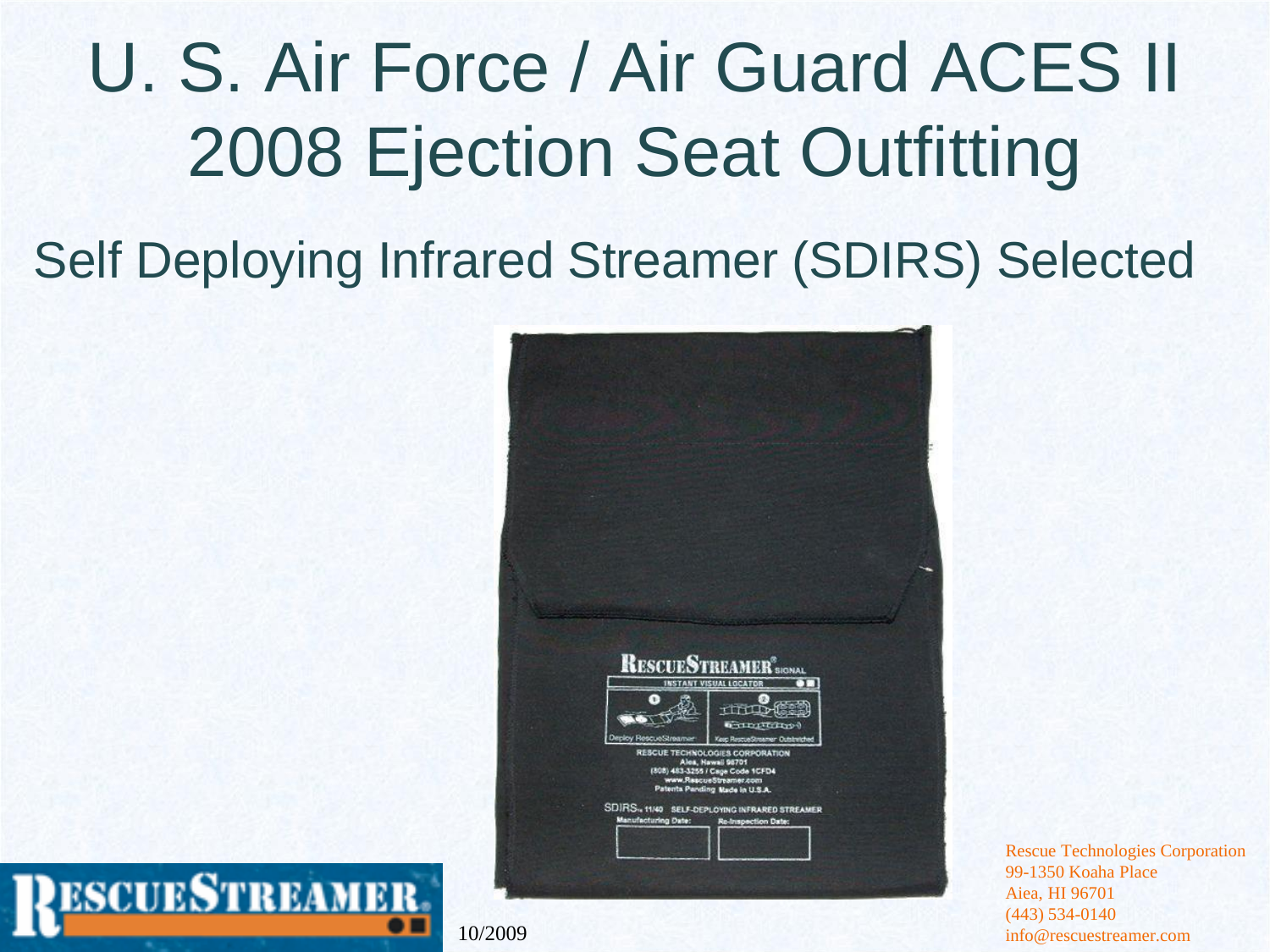

SDIRS sails under canopy attached to the ruck sack drop line after ejection.

Day: 1.5 miles at 1500 feet

Night: 6 miles 3000 feet

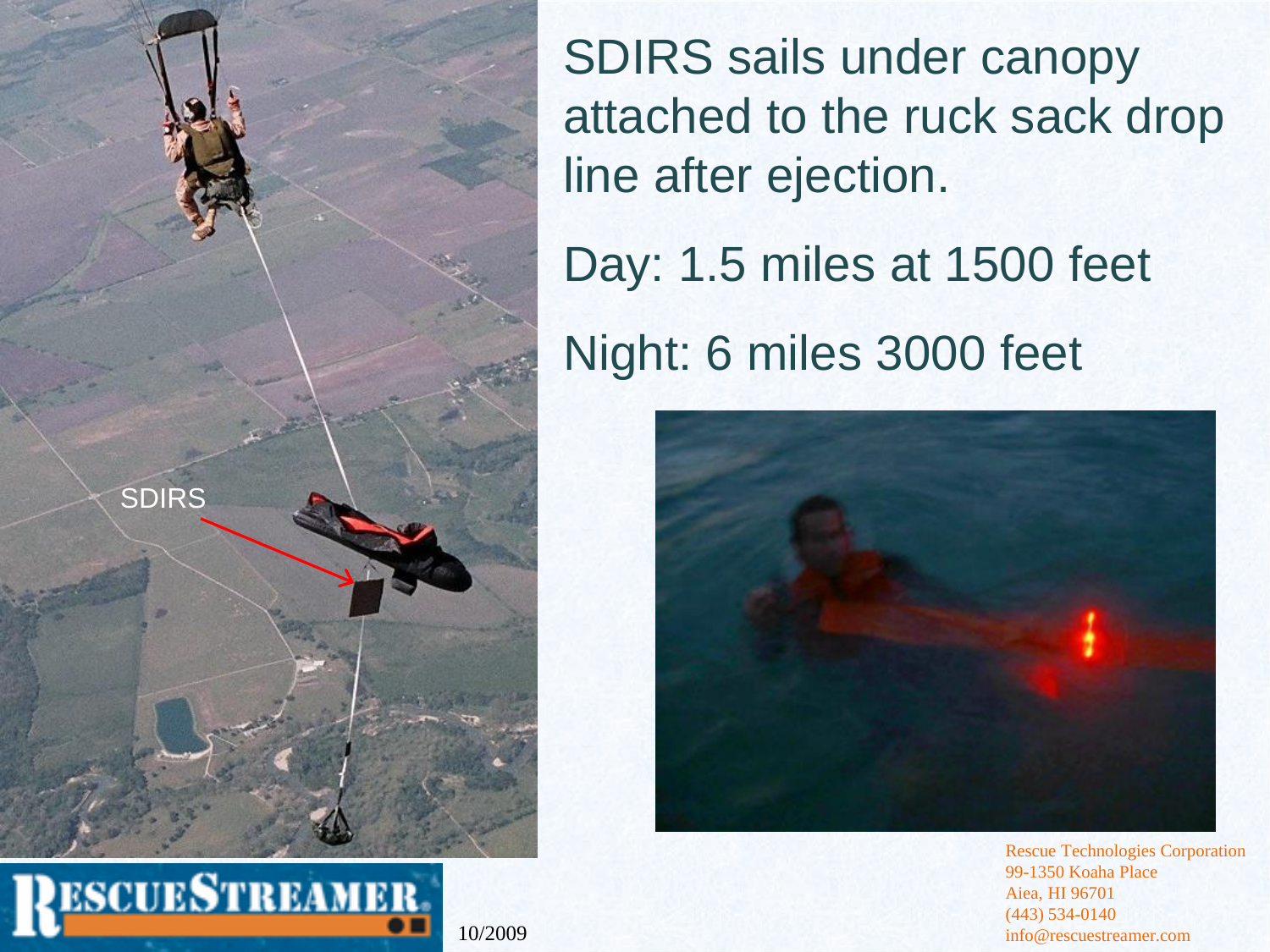#### SDIRS begins deploying 15 minutes after water entry.



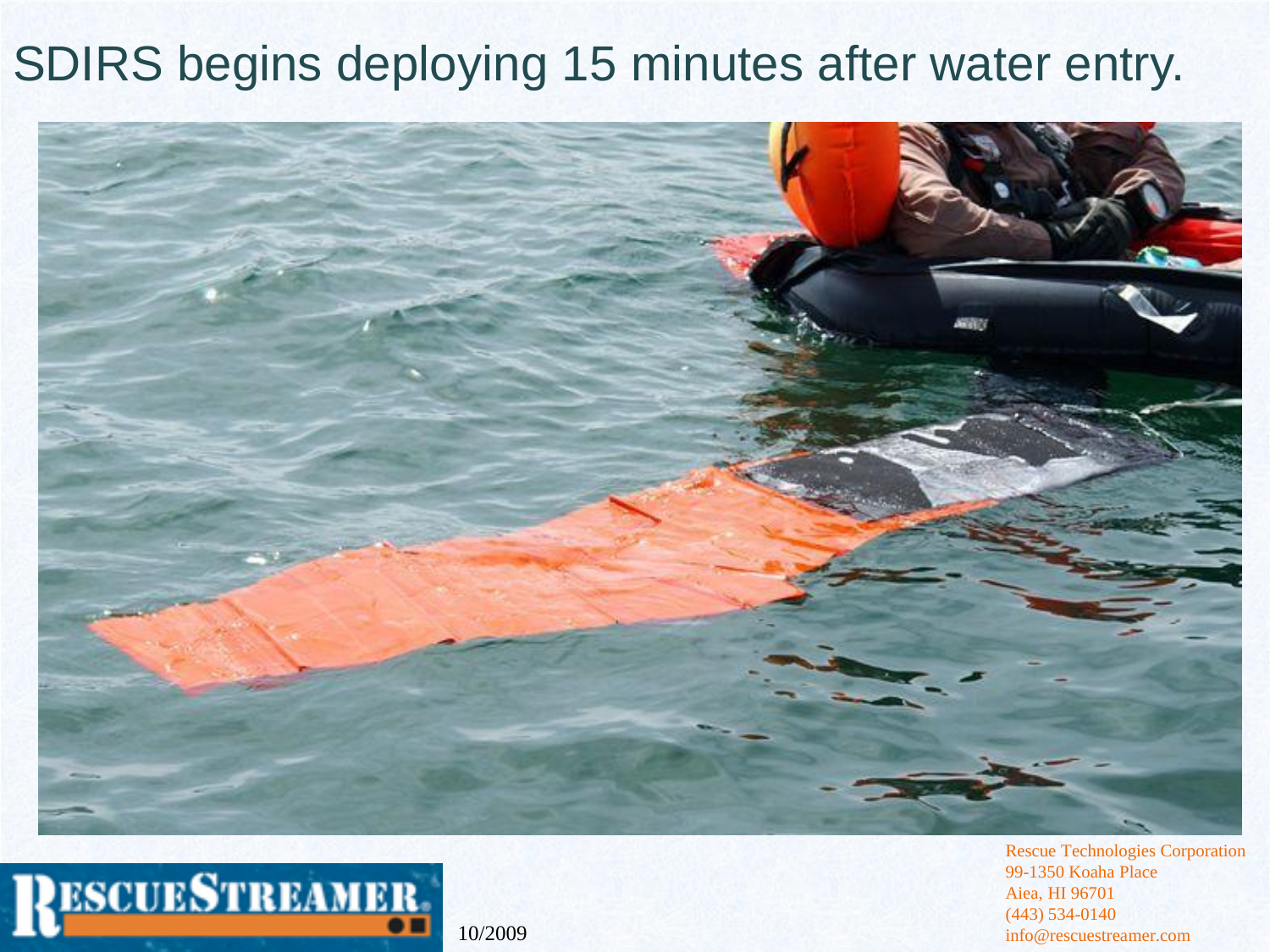## US Air Guard Mobility Air Force Liferafts **Outfitting**

SDIRS Selected for installation in Guard Multi-Place Liferafts

Installs Scheduled for all Fixed Wing Airframes



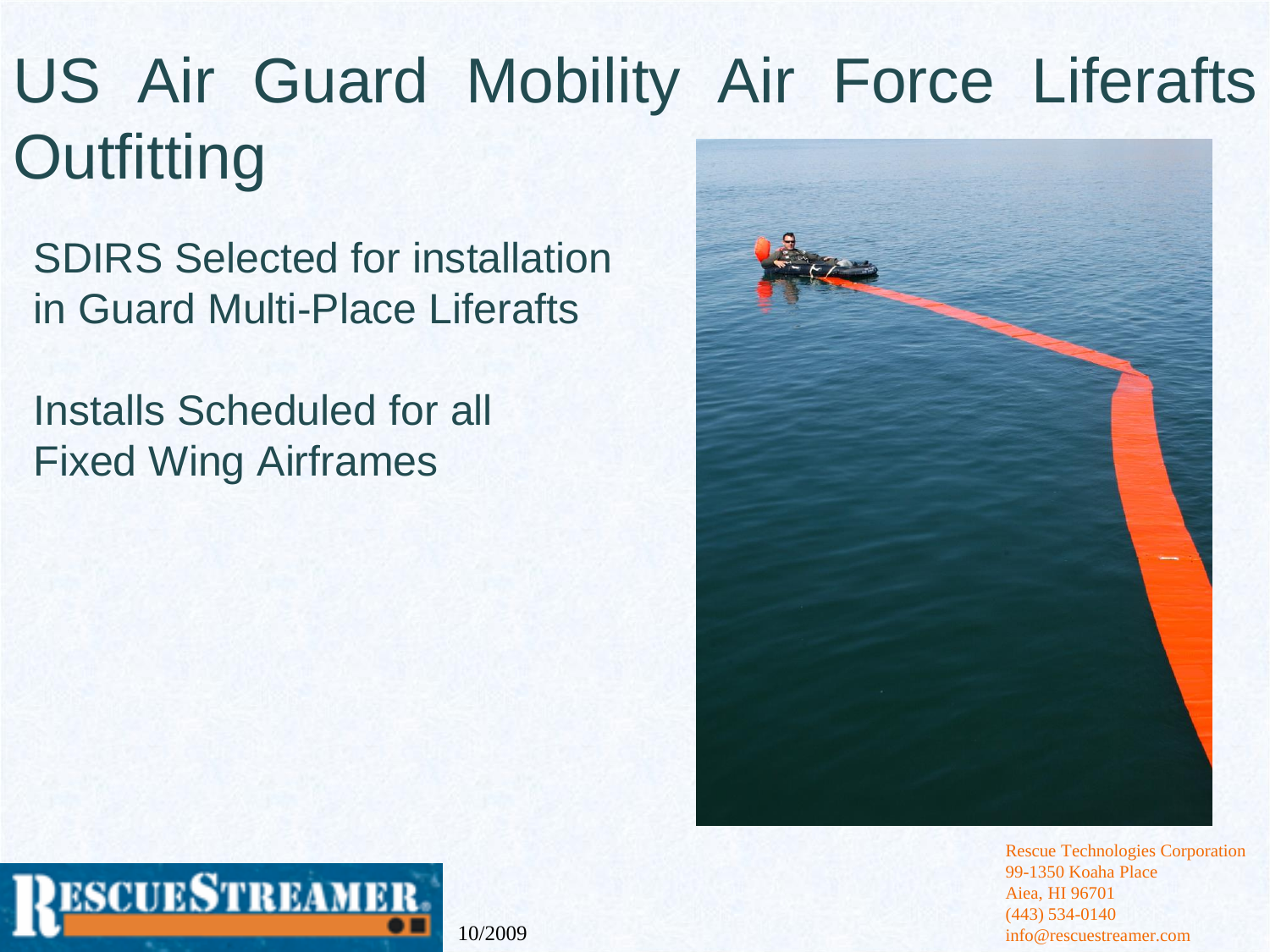# **Condition: Small Craft Warnings**

#### Sea State Riding Capability

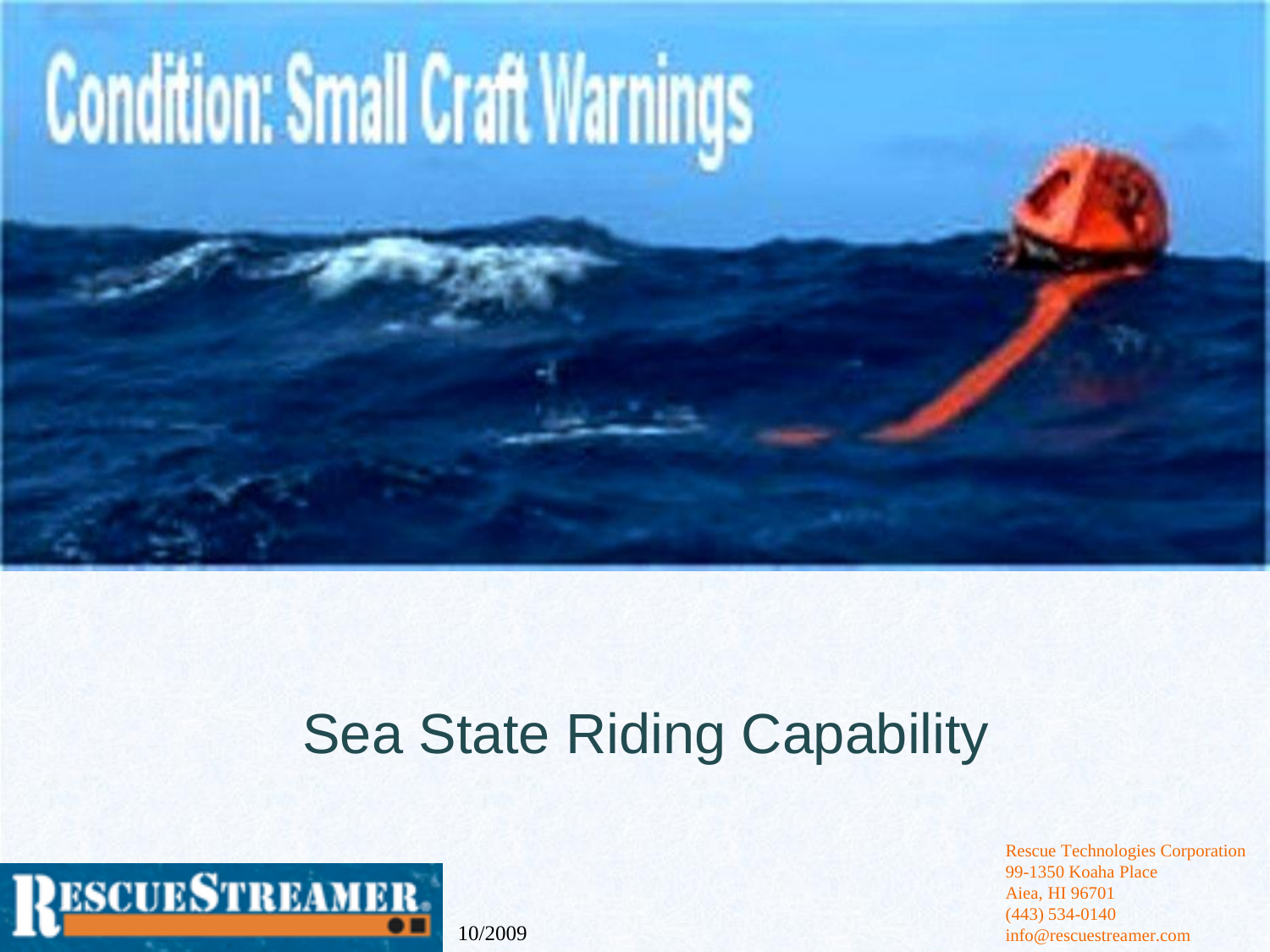

#### Typical Liferaft Deployment

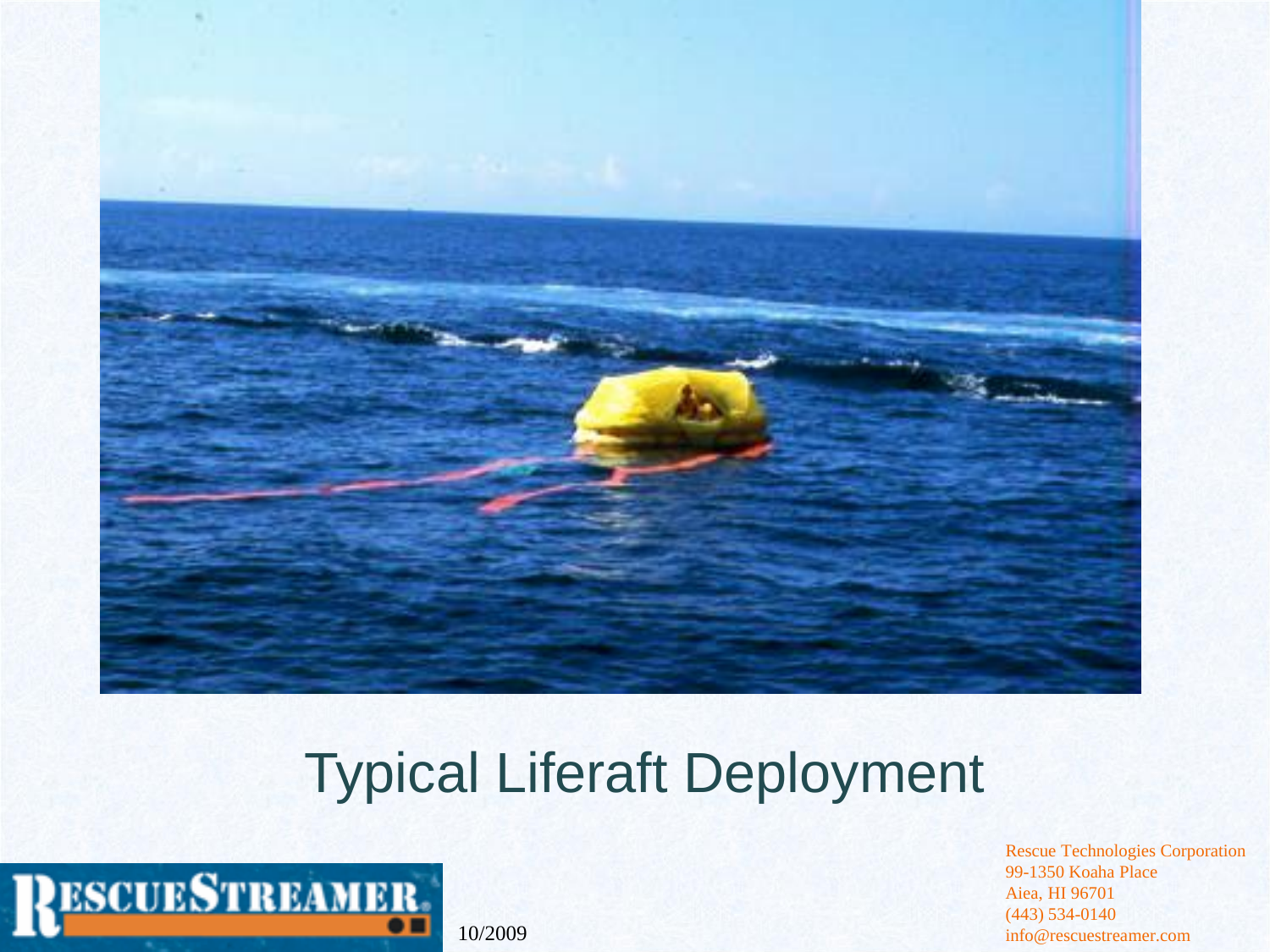## National Stock Number Items



- 4240 01 451 8760
- 4240 01 451 8756

• 4240 01 451 8752

• 4240 01 451 8734

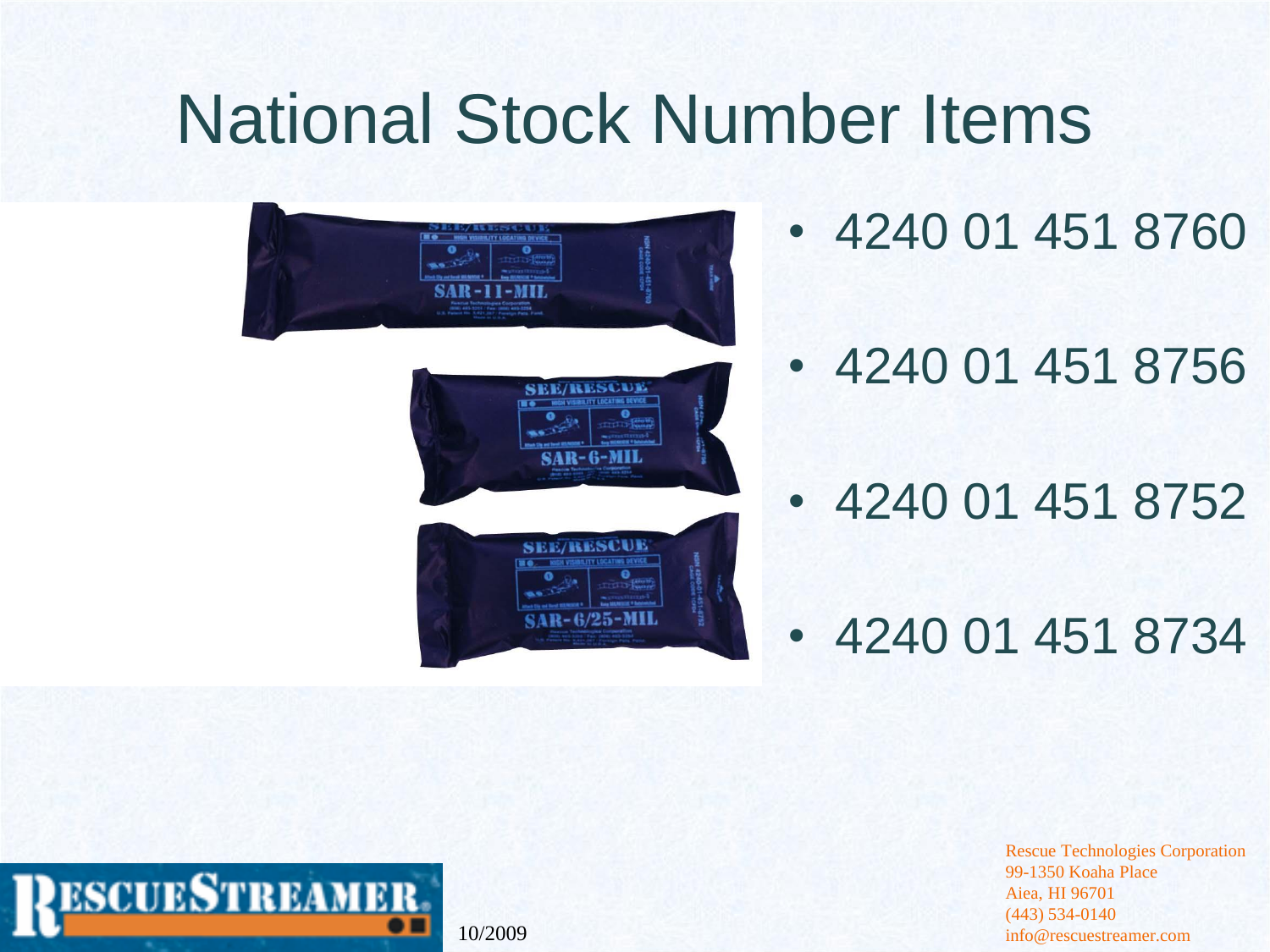## Manual Deploy Lighted RescueStreamer®



Designed for F/A-18 Ejection Seat Deployed After Boarding Raft Shown attached to LRU 23 Liferaft Floor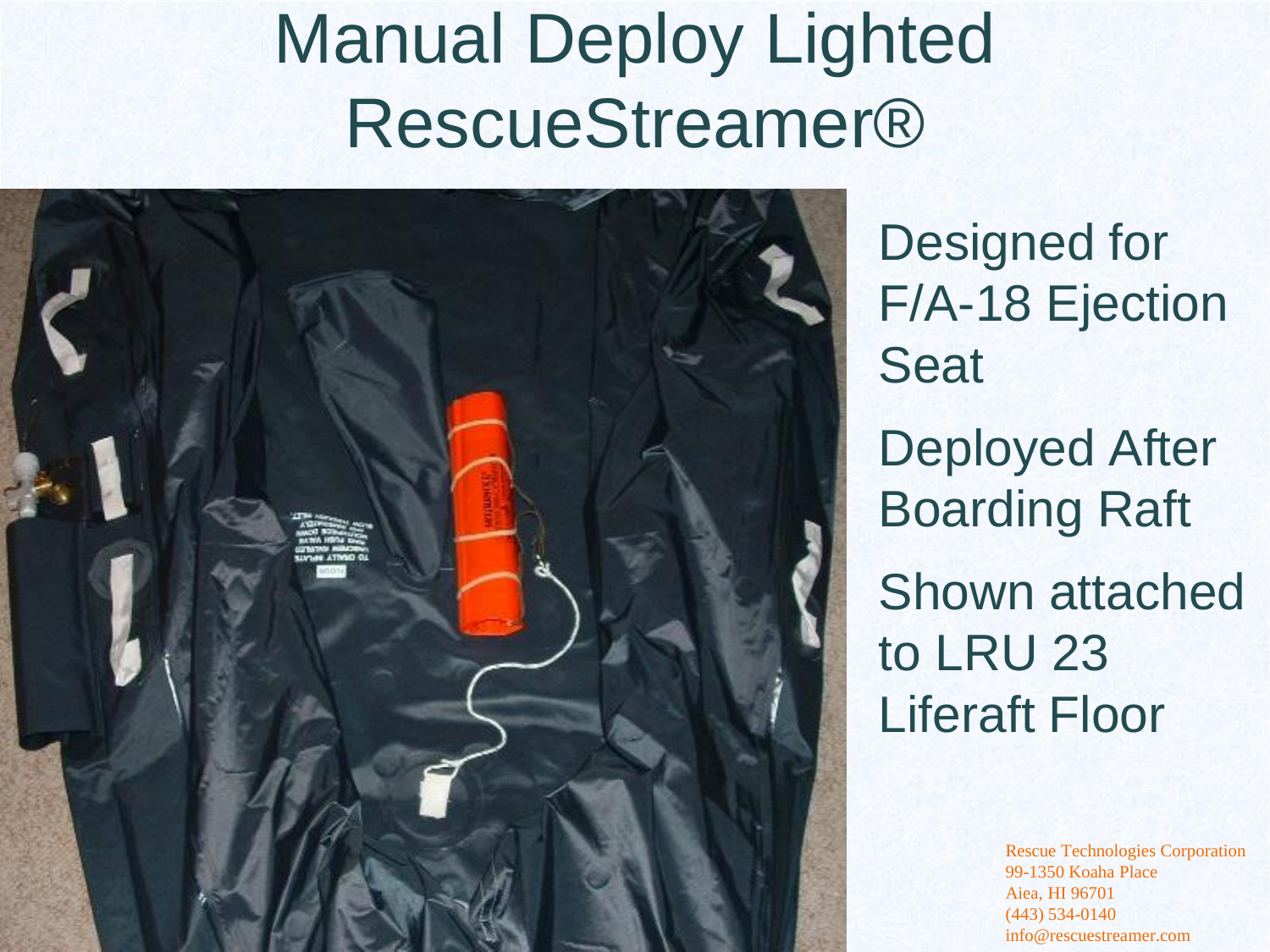### Personal Infrared Lighted RescueStreamer®

- Prototype Designed, Seeking Configuration Feedback
- Multi-Functional, Easy Carry, Highly Effective RescueStreamer®
- Covert or Overt Battle Space Signal Device
- Consolidates Signaling Capabilities
- Reduce Quantity, Size, Weight and Logistics Footprint of Current Equipment
- Primary Use, Distress Signaling for Emergency Extraction and Rescue